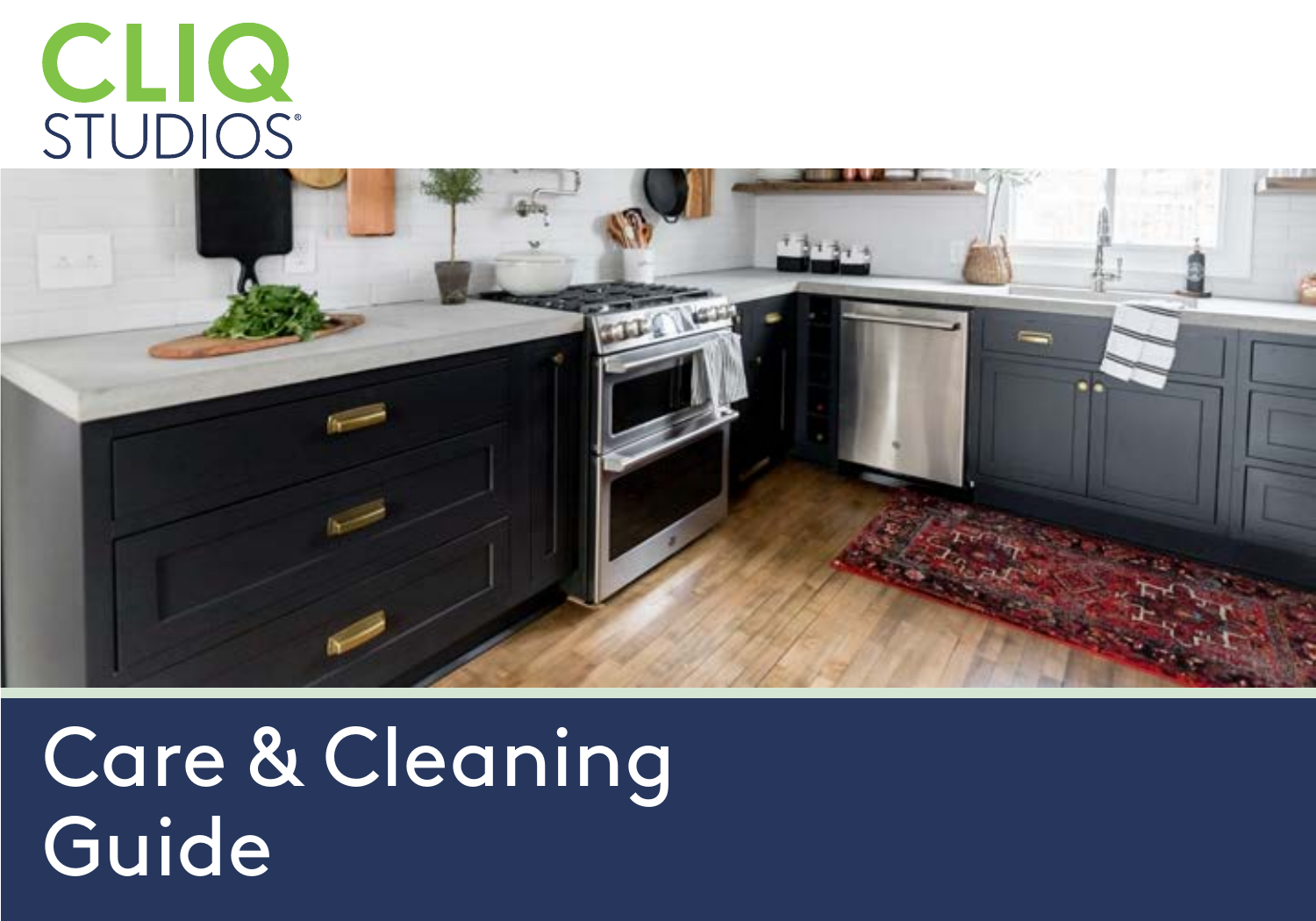# **CLIQSTUDIOS®**

#### **Recommended Maintenance**

**Stain Finish**Use a mild wood cleaner such as original Murphy® Oil Soap diluted with warm water and applied with a microfiber cloth.

#### **Paint Finish**

Only use a mild cleaner such as Ivory® Soap diluted with warm water and applied with a microfiber cloth.



#### **Daily Care**

Cleaning up spills, drips and grease immediately will prevent stains on your cabinet finish. Prolonged exposure to food, water or other liquids can cause permanent discoloration or damage.



#### **Long Term Care**

Thoroughly clean cabinet exteriors once or twice a year. It's best to work on one small area at a time, using a damp cloth. Rinse frequently and dry each area immediately after cleaning.



Care & Cleaning Guide

page 2

#### **Touch Up**

CliqStudios provides a complimentary touch-up kit for these minor repairs for Signature and Signature Plus cabinets. Please carefully read the touch-up kit instructions before using.

# **Solution Mix**

For extra grime fighting, a mild solution of dishwashing liquid (not dishwasher products) mixed with fresh, clean, warm water will take care of dirt and grease. 5% dishwashing liquid to 95% water is a good ratio.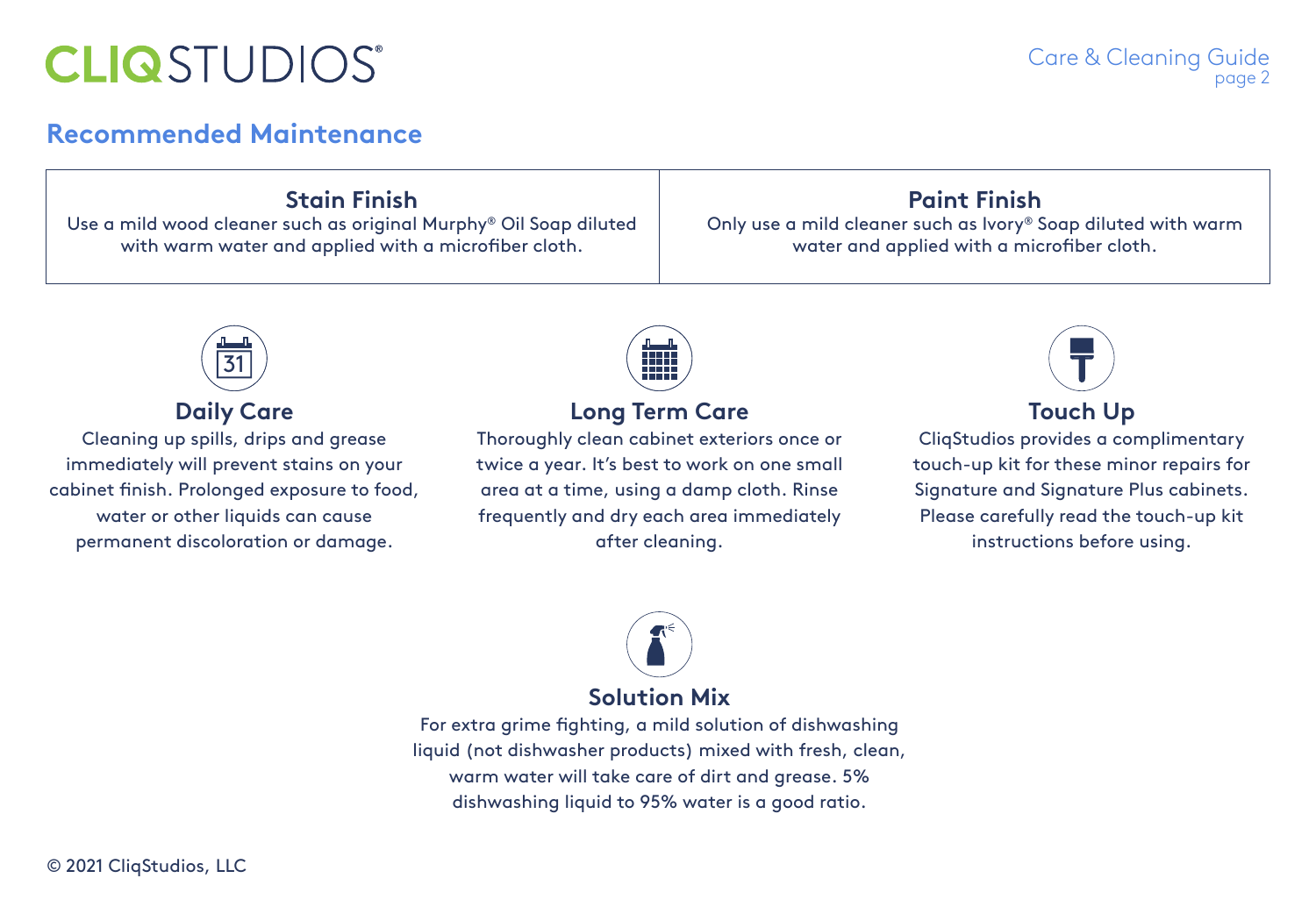# **CLIQSTUDIOS**®

#### **Caring for Your New Cabinetry**



#### **Before Installing Your New Cabinets**

Cabinets should be stored in a climate controlled environment.



#### **After Installing Your New Cabinets**

Once your project is finished, you'll want to remove all construction dust. Wipe down all exteriors and interiors with a damp, microfiber cloth. Clean one small area at a time, rinsing the cloth frequently and thoroughly. Using a second cloth, dry each area immediately.

After delivery, cabinets should be stored in a space with 40 to 50 percent relative humidity. Humidity above 70 percent or below 20 percent can cause materials to shift. If stored in a garage, basement or space where humidity and temperature differ from the room where the cabinets will be installed, allow 1-2 days for cabinets to acclimate to their final environment before installation.

#### **Environment**

Exposure to sun, moisture, smoke, humidity and heat may all affect the color of your cabinetry finish over time.



#### **Climate, Moisture & Humidity**

Indoor climates should be maintained year round in vacation homes and primary residences. Kitchens and bathroom should be well-ventilated to keep cabinets dry. Frequent exposure to excessive humidity in poorly vented kitchens and bathrooms may be harmful to your cabinet finish.



#### **Light**

Ultra violet (UV) light rays in sunlight will affect the appearance of your cabinets. Finish colors can fade, darken or discolor if exposed to direct sunlight.



#### **Oven Self-Clean Heat**

The self-cleaning setting on most ovens operates at very high temperatures. The high heat could potentially damage the cabinets near the oven. You can minimize this risk

Care & Cleaning Guide

page 3

by removing the cabinet doors and drawers nearest to your oven before running the self-clean cycle.



#### **Smoke**

Prolonged exposure to cooking or tobacco smoke, will discolor the cabinet finish.